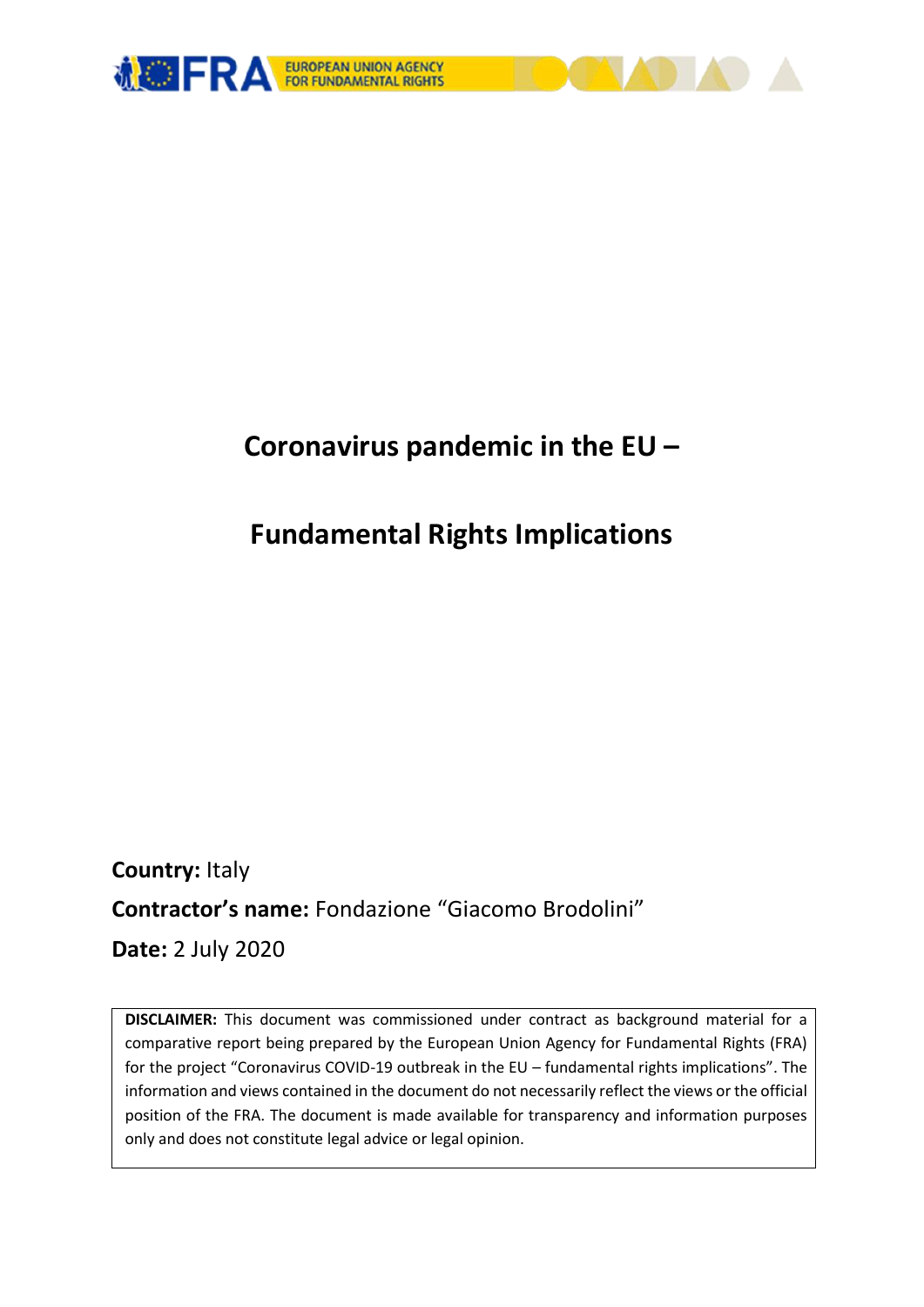# **1 Measures taken by government/public authorities**

## **1.1 Emergency laws/states of emergency**

*Provide information on emergency laws/declarations of states of emergency, including actions taken by police to enforce them and court rulings concerning the legality of such measures. Please include in particular information on developments relating to the protection of the right of association/demonstration; for example, with respect to the public gatherings that took place concerning the death of George Floyd, or other such events.*

In **Italy**, the State of emergency was declared with the Resolution of the Italian Government of 31 January 2020<sup>1</sup> for a six-month period (until 31 July 2020). The Italian Civil Protection (*Protezione Civile*) was the public body entrusted with the mandate to manage and organise the activities necessary to deal with the emergency, as far as the support to the population and the re-organisation of public services are concerned (in compliance with the Legislative Decree No. 1 of 2 January 2018<sup>2</sup>, governing the activities of the Italian Civil Protection). With the Resolution, the Head of the Civil Protection was given the authority to issue Ordinances to deploy the interventions, in conformity with the in-force legislation. This discipline has not been reformed so far and the Italian Courts have not adopted decisions concerning the legality of the measures concerning the state of emergency and its implementation.

# **1.2 Measures affecting the general population**

#### **1.2.1 Social distancing**

*Focus on:* 

**.** 

- *Lifting of stay at home restrictions, and measures/rules for general physical distancing when in public or at home.*
- *Enforcement and penalties.*

In Italy, the Decree of the President of the Italian Government of 11 June 2020<sup>3</sup> was approved. Art. 1 establishes that people showing Covid-19 symptoms or a body temperature over 37.5, are compelled to stay home and contact their general practitioner. Moreover, the access to public parks and gardens is allowed if the 1-metre interpersonal safety distance is respected and gatherings of people<sup>4</sup> are prevented. The 2-mentre interpersonal distance is confirmed for outdoor sport activities. Art. 1 also

<sup>1</sup> Delibera del Consiglio dei Ministri 31 gennaio 2020, "Dichiarazione dello stato di emergenza in conseguenza del rischio sanitario connesso all'insorgenza di patologie derivanti da agenti virali trasmissibili", available at: [https://www.gazzettaufficiale.it/eli/id/2020/02/01/20A00737/sg.](https://www.gazzettaufficiale.it/eli/id/2020/02/01/20A00737/sg) 

<sup>&</sup>lt;sup>2</sup> Decreto Legislativo 2 gennaio 2018, n. 1, "Codice della Protezione Civile", available at: [https://www.gazzettaufficiale.it/eli/id/2018/1/22/18G00011/sg.](https://www.gazzettaufficiale.it/eli/id/2018/1/22/18G00011/sg)

<sup>3</sup> Decreto del Presidente del Consiglio dei Ministri 11 giugno 2020, "Ulteriori disposizioni attuative del decretolegge 25 marzo 2020, n. 19, recante misure urgenti per fronteggiare l'emergenza epidemiologica da COVID-19, e del decreto-legge 16 maggio 2020, n. 33, recante ulteriori misure urgenti per fronteggiare l'emergenza epidemiologica da COVID-19", available at: [www.gazzettaufficiale.it/eli/id/2020/06/11/20A03194/sg.](http://www.gazzettaufficiale.it/eli/id/2020/06/11/20A03194/sg)

<sup>4</sup> Gatherings of people are forbidden in compliance with Art. 1.8 of the Law-Decree No. 33 of 16 May 2020, available at: [www.gazzettaufficiale.it/eli/id/2020/05/16/20G00051/sg.](http://www.gazzettaufficiale.it/eli/id/2020/05/16/20G00051/sg) However, this legislative provision does not provide a definition of "gathering" and the number of people necessary to have one: it is possible to assume that more than 2 people are enough to have a gathering.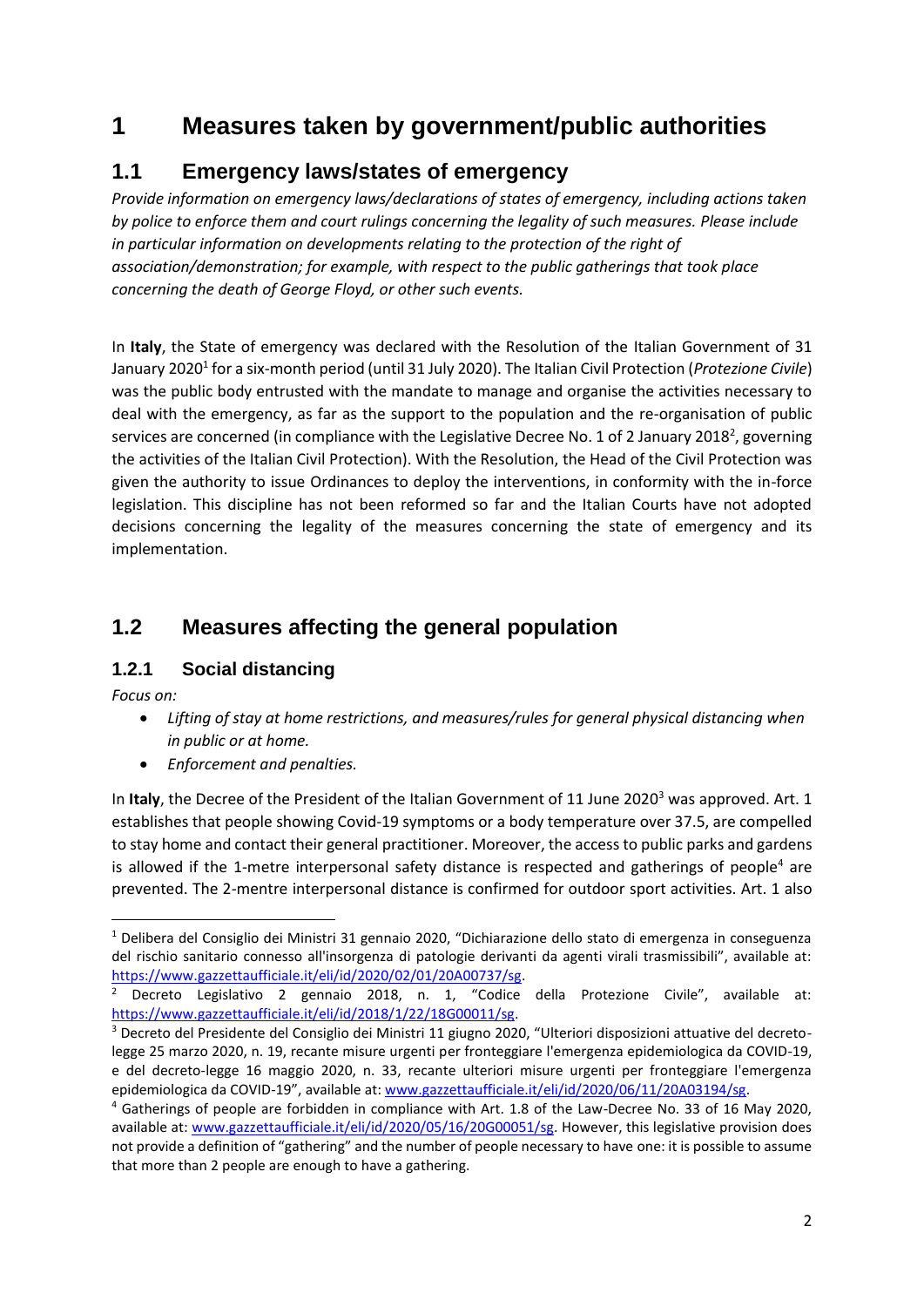established that public demonstrations are allowed in a static form (no parades) and if the 1-metre interpersonal distance among participants is ensured. Art. 3 confirmed the obligation to use facial masks in close public spaces – including means of transports – and in any situation where the 1-metre interpersonal distance cannot be respected: children aged less than 6, people with disabilities that are not compatible with the use of this device as well as their caregivers are exempted from this obligation. These measures are enforced by local Prefects with the support of police authorities.

In Italy, the Ministry of the Interior provides data on a daily, weekly, and monthly basis<sup>5</sup>, concerning the enforcement of the security measures and the sanctions imposed in case of violations<sup>6</sup>. For instance, during the week 22-28 June 2020<sup>7</sup>, 458,987 people were controlled by police officers: 301 were sanctioned and 25 were charged for violating the isolation period imposed to those who resulted positive to the Covid-19 test. As per business activities, 90,403 activities were checked: 87 owners were sanctioned; 30 were temporarily closed; 11 were definitely closed. As per the general trend, the number of police controls and the consequent sanctions have steadily decreased: during Phase 1 of the emergency<sup>8</sup> (11 March – 3 May 2020), 12,360,197 people (3.4% were sanctioned) and 4,798,015 business activities (0.17% were sanctioned) were controlled by Italian police authorities. During Phase 2 of the emergency<sup>9</sup> (4 - 17 May 2020), 2,412,174 people (1.11% were sanctioned) and 911,777 business activities (0.15% were sanctioned) were controlled by Italian police authorities. During Phase 3 of the emergency<sup>10</sup> (3 – 28 June 2020), 1,825,927 people (0.13% were sanctioned) and 446,181 business activities (0.13% were sanctioned) were controlled by Italian police authorities.

#### **1.2.2 Education**

*Focus on:*

**.** 

- *Steps to reopen educational institutions (schools, third level and kindergartens). Include any specific measures aimed at children from socioeconomically disadvantaged backgrounds.*
- *Measures to protect students and staff as they return to educational institutions (e.g. related to physical distancing, shift patterns, health and hygiene, etc.).*

In **Italy**, on 26 June the Ministry of Education and the President of the Italian Government presented in a press conference the Guidelines for reopening schools in September 2020 $^{11}$ . Italian Regions and municipalities expressed their consent to the Guidelines, which therefore are immediately operative and will be transmitted to all school institutions. As per the reopening date, on  $1<sup>st</sup>$  September specific classes will start for all the students who did not attain the passing grade in each school subjects at the end of the last schoolyear: these classes were ruled by the Ministerial Ordonnance No. 11 of 16

<sup>&</sup>lt;sup>5</sup> The June report is available at[: www.interno.gov.it/sites/default/files/2020-07/controlli\\_giugno\\_2020.pdf.](http://www.interno.gov.it/sites/default/files/2020-07/controlli_giugno_2020.pdf) <sup>6</sup> Official statistics are available at: [www.interno.gov.it/it/coronavirus-i-dati-dei-servizi-controllo.](http://www.interno.gov.it/it/coronavirus-i-dati-dei-servizi-controllo)

<sup>&</sup>lt;sup>7</sup> Data available at: [www.interno.gov.it/sites/default/files/2020-06/settimana\\_22\\_-\\_28\\_giugno\\_2020.pdf.](http://www.interno.gov.it/sites/default/files/2020-06/settimana_22_-_28_giugno_2020.pdf)

<sup>&</sup>lt;sup>8</sup> The report of the Ministry of the Interior on Phase I is available at: [www.interno.gov.it/sites/default/files/report\\_controlli\\_totale\\_11\\_marzo\\_3\\_maggio\\_2020.pdf.](http://www.interno.gov.it/sites/default/files/report_controlli_totale_11_marzo_3_maggio_2020.pdf)

<sup>&</sup>lt;sup>9</sup> The report of the Ministry of the Interior on Phase 2 is available at: [www.interno.gov.it/sites/default/files/allegati/report\\_controlli\\_totale\\_fase\\_2.pdf.](http://www.interno.gov.it/sites/default/files/allegati/report_controlli_totale_fase_2.pdf)

 $10$  The report of the Ministry of the Interior on Phase 3 is available at: [www.interno.gov.it/sites/default/files/2020-06/fase\\_tre\\_3\\_28\\_giugno.pdf.](http://www.interno.gov.it/sites/default/files/2020-06/fase_tre_3_28_giugno.pdf)

<sup>&</sup>lt;sup>11</sup> The Guidelines are available at[: www.miur.gov.it/documents/20182/2467413/Le+linee+guida.pdf/4e4bb411-](http://www.miur.gov.it/documents/20182/2467413/Le+linee+guida.pdf/4e4bb411-1f90-9502-f01e-d8841a949429?version=1.0&t=1593201965918) [1f90-9502-f01e-d8841a949429?version=1.0&t=1593201965918.](http://www.miur.gov.it/documents/20182/2467413/Le+linee+guida.pdf/4e4bb411-1f90-9502-f01e-d8841a949429?version=1.0&t=1593201965918)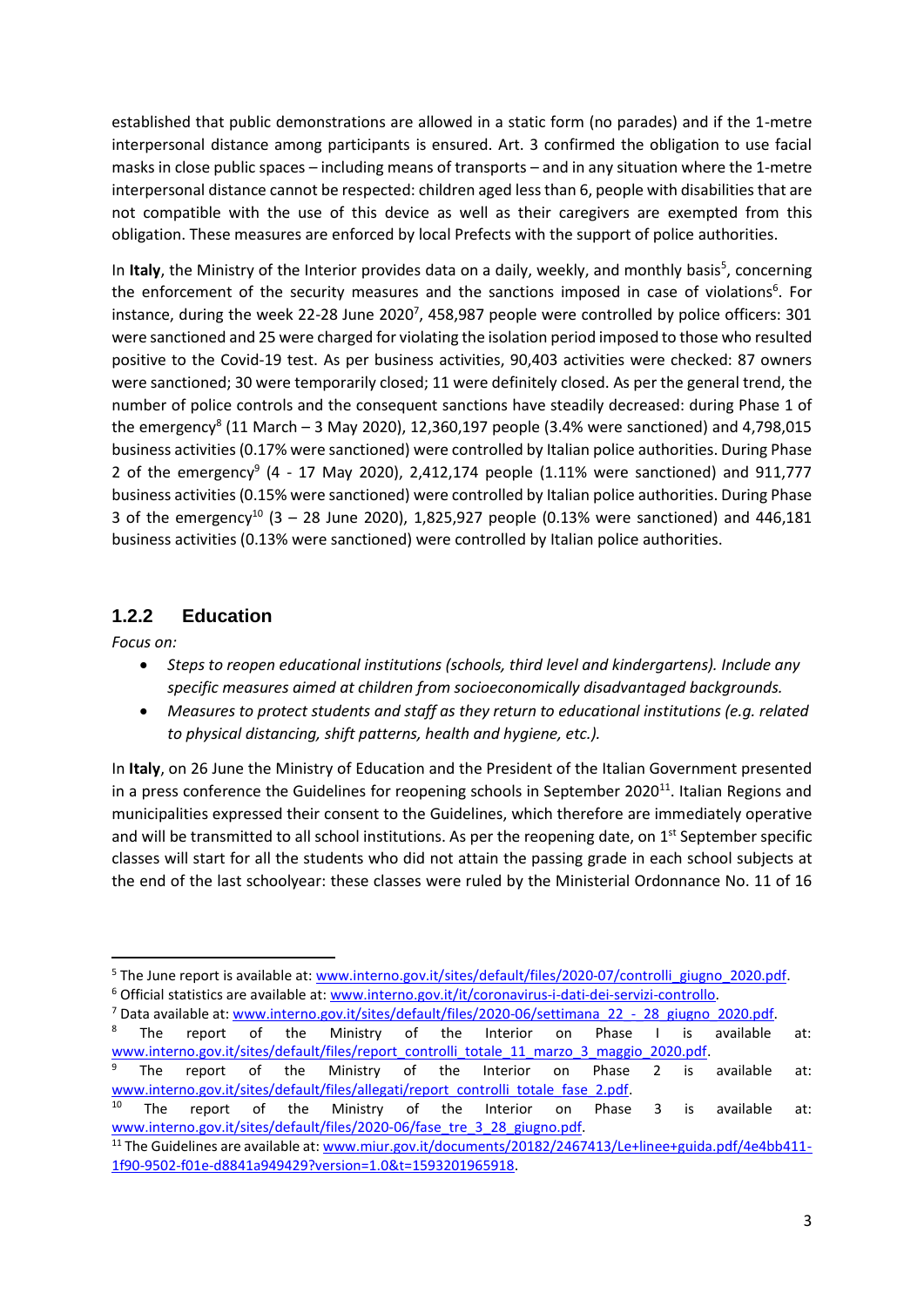May 2020<sup>12</sup> which does not foresee a final test/assessment, rather specific classes decided by the teachers for each school subject. These classes can be attended by both students who did not attain the passing grade and by any other students who the teachers deem to be benefitting from such school activities. On 14 September, ordinary classes will start in all Italian schools. Schools will be regularly sanitised and hygienic products – such as hand-sanitisers, soaps etc. – will be available to students and staff. EUR 331 million is earmarked for this specific purpose, which can used also for maintenance interventions. The 1-metre interpersonal safety distance between students must be ensured: a monitoring system was set up by the Ministry to map the existing school buildings and point out critical situations which do not allow this safety measure. The Ministry also stressed that many public empty school buildings that are no longer in use (almost 3,000) might be used to extend the spaces at the disposal of the school system. Moreover, other public or open spaces (such as museums, theatres, parks etc.) might be used, establishing partnerships with local stakeholders. The Guidelines also suggest teaching methods fostering learning in small groups. Even if ordinary classes will be the general rule for all Italian students, remote learning might integrate – where deemed necessary or useful – ordinary teaching activities only in high schools. Students with disabilities are mentioned as a priority issue in the Guidelines: these students must be ensured the possibility of a daily school activity in the classroom (no remote learning) and be involved in tailored school activities and programmes, depending on their specific needs. Families and associations of people with disabilities will be involved in designing and implementing specific organisational measures. Students with disabilities who cannot communicate with facial masks are exempted from the obligation of wearing them (which is compulsory – until decided otherwise by Ministerial authorities – while staying in school facilities for all students aged more than 6 and for the school-staff). The teaching staff will be involved in training courses focusing on new technologies and safety and prevention measures. Raising-awareness campaigns focusing on responsible behaviours to counter the epidemic will be organised, also targeting parents and students. As per school canteens, these must be ensured to all students who are entitled to this service: each school can implement specific measures to provide this service, respecting safety, and prevention measures (such as organising shifts). If the school facility is too small or the students are too many, specific provision measures can be designed and implemented, such as the provision of meals in the classrooms.

The Guidelines also provide some indications on kindergartens: children aged less than 6 need a closer physical contact with their educators and the social distancing is difficult to respect. For this reason, organisational procedures must be adopted considering the specific needs of this age-slot of students. Protocols must be adopted governing the daily access of students (and parents accompanying them) to creches, the sanitation of the facilities and of the teaching and playing materials. Creches must try to use all spaces at their disposal – both indoor and outdoor ones – in order to increase the available space and the consequent interpersonal distance among children. Children are exempted from the obligation to wear facial masks: educators can opt for lighter face shields facilitating the identification and gloves allowing physical contact with the children.

<sup>12</sup> Ministero dell'Istruzione, Ordinanza concernente la valutazione finale degli alunni per l'anno scolastico 2019/2020 e prime disposizioni per il recupero degli apprendimenti, 16 May 2020, available at: [www.miur.gov.it/documents/20182/2432359/OM+VALUTAZIONE+FINALE+ALUNNI+A.S.+19-](http://www.miur.gov.it/documents/20182/2432359/OM+VALUTAZIONE+FINALE+ALUNNI+A.S.+19-20+RECUPERO+APPRENDIMENTI+.0000011.16-05-2020.pdf/c665ee9e-1752-c808-ce67-9f3e3c02ef7e?version=1.0&t=1589784478152) [20+RECUPERO+APPRENDIMENTI+.0000011.16-05-2020.pdf/c665ee9e-1752-c808-ce67-](http://www.miur.gov.it/documents/20182/2432359/OM+VALUTAZIONE+FINALE+ALUNNI+A.S.+19-20+RECUPERO+APPRENDIMENTI+.0000011.16-05-2020.pdf/c665ee9e-1752-c808-ce67-9f3e3c02ef7e?version=1.0&t=1589784478152) [9f3e3c02ef7e?version=1.0&t=1589784478152.](http://www.miur.gov.it/documents/20182/2432359/OM+VALUTAZIONE+FINALE+ALUNNI+A.S.+19-20+RECUPERO+APPRENDIMENTI+.0000011.16-05-2020.pdf/c665ee9e-1752-c808-ce67-9f3e3c02ef7e?version=1.0&t=1589784478152)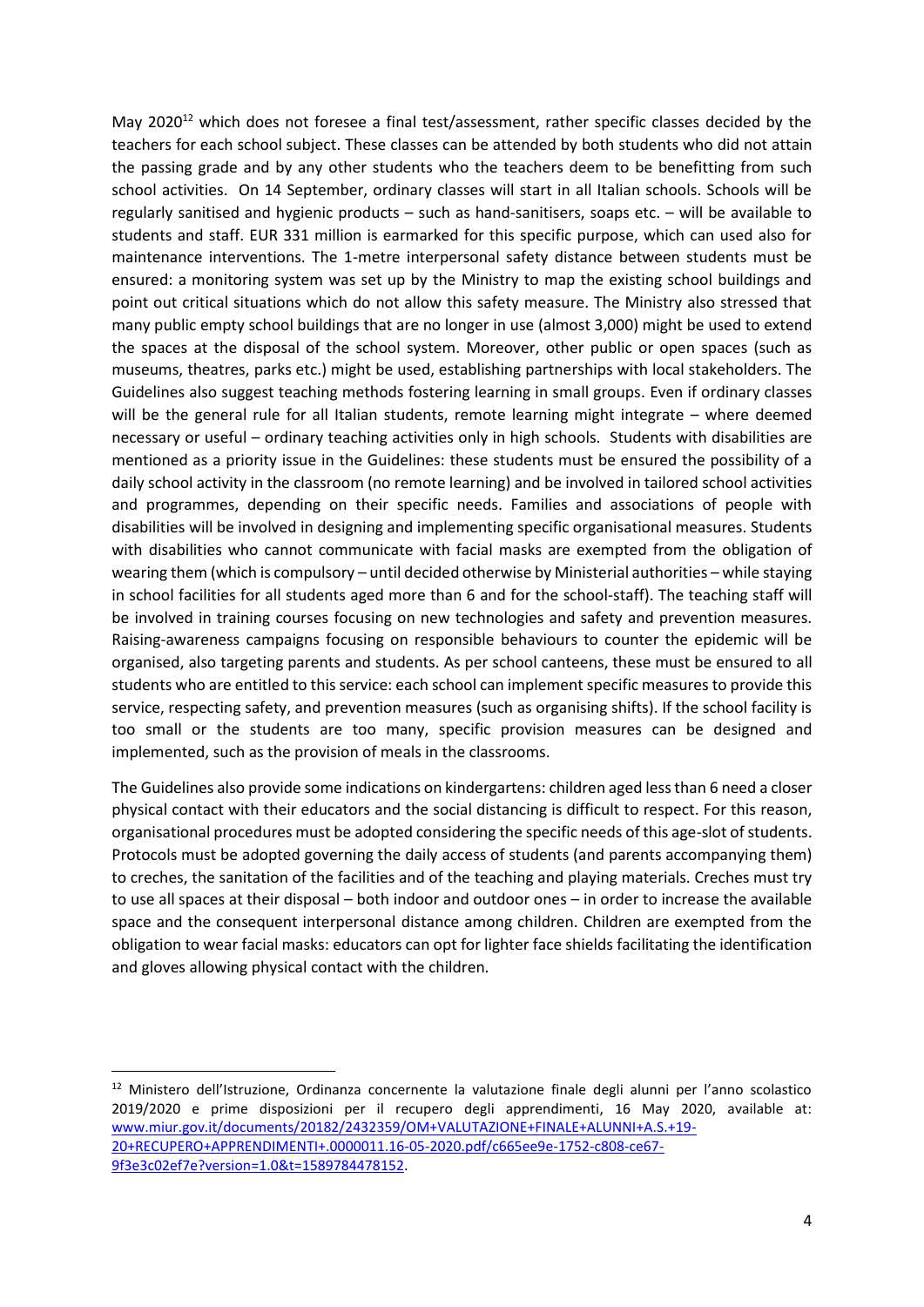In Italy, the Decree of the President of the Italian Government of 11 June 2020<sup>13</sup> was approved. Its Art. 1 confirmed the suspension of university teaching activities – including exams – and the prosecution of remote-teaching, until decided otherwise by Governmental and Ministerial authorities. At the beginning of June, the Ministry of University declared<sup>14</sup> that – from the month of July – the discussion of the final dissertation will be held in presence, limiting the number of participants and respecting the interpersonal distance and the necessary safety measures.

In Italy, the Law-Decree No. 34 of 19 May 2020<sup>15</sup> was approved, introducing economic support measures earmarking a budget of EUR 55 billion. EUR 290 million was destined to third-level institutions: EUR 62 million is earmarked to support students who do not have access to the devices that are necessary for remote teaching, since on-line classes are expected to continue in September as well. EUR 165 million is destined to policies aimed at implementing the right to study, including the reduction of university fees for students with low annual income. EUR 40 million will integrate the scholarships Fund. Ph.D. students can apply for a two-month paid extension of their scholarships. EUR 200 million will be earmarked in 2021 to enrol additional researchers in Italian universities. Eventually, EUR 250 million will be destined in 2021 and EUR 300 million in 2022 for the Fund for Investments in Scientific and Technological Research (*Fondo per gli Investimenti nella Ricerca Scientifica e Tecnologica –* FIRST).

#### **1.2.3 Work**

*Focus on:* 

1

- *Steps for specific sectors/the general population to return to work and measures to protect employees in the workplace (physical distancing, health and hygiene, shift patterns, etc.). Please include any specific measures aimed at people in precarious work.*
- *Ending of furlough/short-time work programmes for specific sectors/the general population.*

In **Italy**, the Law-Decree No. 34 of 19 May 2020 was approved, introducing economic support measures earmarking a budget of EUR 55 billion. The Law-Decree is immediately effective but must be converted into Law by the Italian Parliament within 60 days. Among other measures, the financial bonus for private babysitting services is increased from EUR 600 to EUR 1,200. This bonus amounts to EUR 2,000 for the workers of the defence sector and the healthcare system. Alternatively, it will be possible to use the bonus to register for summer camps, supplementary services for children, territorial socio-educational services, educational and recreational centres and supplementary or innovative services for early childhood. On 17 June 2020, the National Social Security Institute (*Istituto* 

<sup>&</sup>lt;sup>13</sup> Decreto del Presidente del Consiglio dei Ministri 11 giugno 2020, "Ulteriori disposizioni attuative del decretolegge 25 marzo 2020, n. 19, recante misure urgenti per fronteggiare l'emergenza epidemiologica da COVID-19, e del decreto-legge 16 maggio 2020, n. 33, recante ulteriori misure urgenti per fronteggiare l'emergenza epidemiologica da COVID-19", available at: [www.gazzettaufficiale.it/eli/id/2020/06/11/20A03194/sg.](http://www.gazzettaufficiale.it/eli/id/2020/06/11/20A03194/sg)

<sup>14</sup> Open (2020), "Coronavirus e università, il ministro Manfredi: «Da luglio lauree di nuovo in presenza", 5 June 2020, available at: [www.open.online/2020/06/05/coronavirus-universita-ministro-manfredi-luglio-lauree](http://www.open.online/2020/06/05/coronavirus-universita-ministro-manfredi-luglio-lauree-presenza/)[presenza/.](http://www.open.online/2020/06/05/coronavirus-universita-ministro-manfredi-luglio-lauree-presenza/) 

<sup>15</sup> Decreto-Legge 19 maggio 2020, n. 34, "Misure urgenti in materia di salute, sostegno al lavoro e all'economia, nonche' di politiche sociali connesse all'emergenza epidemiologica da COVID-19", available at: [www.gazzettaufficiale.it/eli/id/2020/05/19/20G00052/sg.](http://www.gazzettaufficiale.it/eli/id/2020/05/19/20G00052/sg)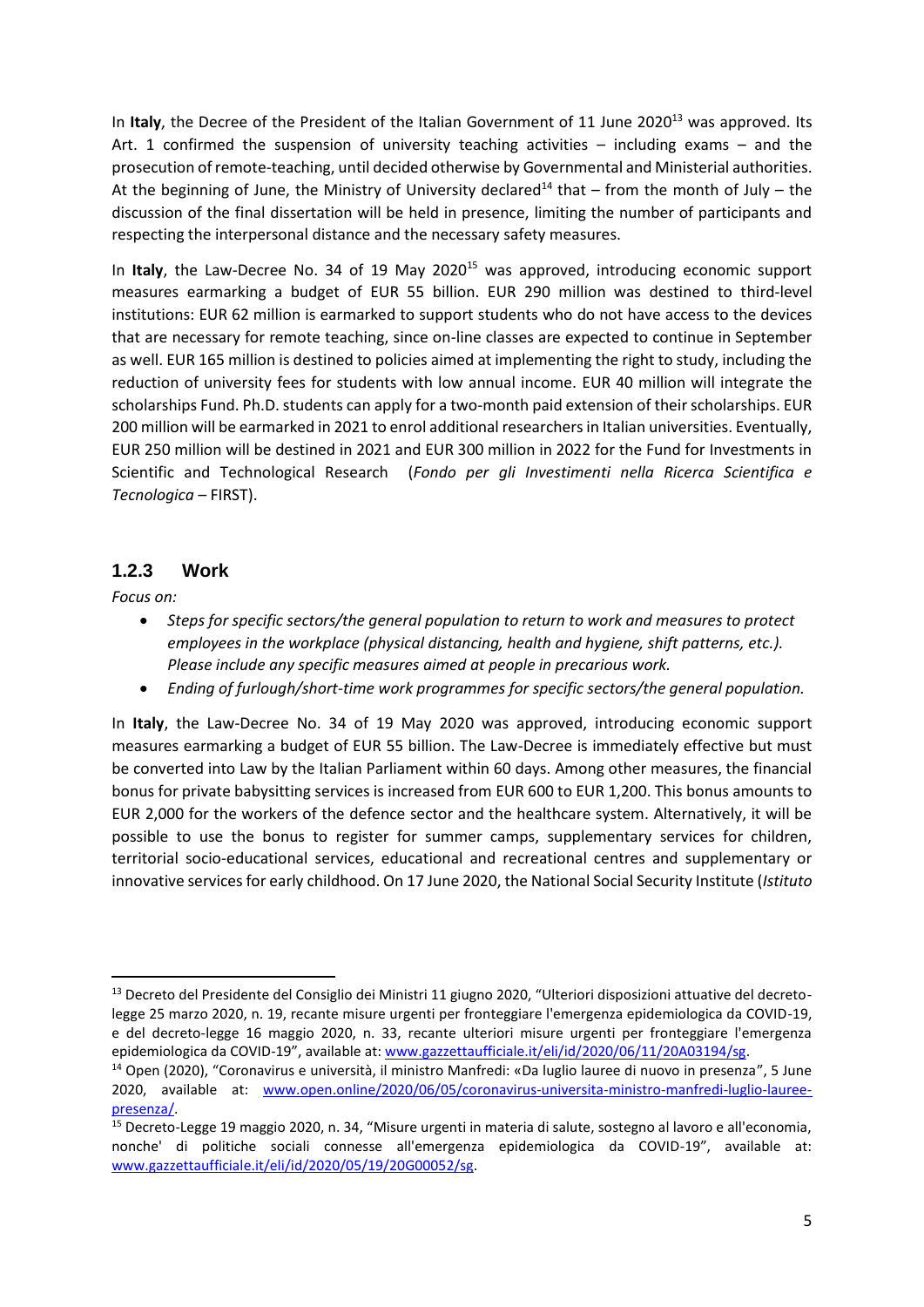*Nazionale per la Previdenza Sociale – INPS*) issued the Circular Letter No. 73<sup>16</sup>, providing practical instructions on how to file requests for the babysitting bonus or for the bonus for summer camps. The Circular Letter also stressed that these financial provisions can be requested also by parents in smart working regime, since it became the ordinary working regime for many employees.

In **Italy**, on 23 June 2020, the National Social Security Institute (*Istituto Nazionale per la Previdenza Sociale* – INPS) issued the Circular Letter No. 76<sup>17</sup>, establishing that the unemployment benefits (NASpI and DIS-COLL) – governed by the Legislative Decree No. 22 of 4 March 2015 – will be prolonged for additional two months (May and June 2020) if their time limit is scheduled for the period  $1<sup>st</sup>$  March-30 April 2020. However, potential beneficiaries who are already benefitting from other income support measures introduced during the Covid-19 emergency, are excluded from this extension.

In Italy, the Law-Decree No. 34 of 19 May 2020<sup>18</sup> - converted with amendments into Law No. 58 of 28 June 2020 – was approved, introducing economic support measures earmarking a budget of EUR 55 billion to cope with the dramatic economic consequences of the epidemic. Art. 103 of the Law-Decree introduced specific residence permits for third-country citizens living irregularly in Italy and whose residence permits expired before 31 October 2019. These residence permits have a six-month validity since the lodging of the requests and are destined exclusively to third-country citizens who were employed in specific economic sectors: agriculture and farming; domestic work. The requests for these residence permits can be lodged either by the third-country citizens or by the employers willing to regularise an irregular worker who are requested to pay a fee amounting to EUR 400 and further EUR 160 for the administrative costs of the procedure. On 19 June 2020, the Ministry of the Interior issued guidelines<sup>19</sup> implementing this legislative provision. According to this document – which specifically address the compatibility of the regularisation process with the asylum procedure  $-$  if the regularisation request is filed by the employer and the employee is an asylum seeker, s/he will be communicated the possibility to choose whether to maintain the asylum procedure. If the request is filed by the asylum seeker, the request must be rejected since the applicant does not hold an expired residence permit, but rather a temporary residence permit for asylum application.

#### **1.2.4 Access to justice**

*Focus on:* 

- *Steps to lift restrictions previously imposed on court proceedings and any strategies to deal with case backlog or increased litigation due to COVID-19 measures (e.g. criteria to prioritise certain types of cases/disputes).*
- *Continued use of remote hearings and videoconferences within court proceedings despite the lifting of restrictions* (*e.g. for which proceedings*)*.*

<sup>&</sup>lt;sup>16</sup> Available at:

[www.inps.it/bussola/VisualizzaDoc.aspx?sVirtualURL=/Circolari/Circolare%20numero%2073%20del%2017-06-](http://www.inps.it/bussola/VisualizzaDoc.aspx?sVirtualURL=/Circolari/Circolare%20numero%2073%20del%2017-06-2020.htm) [2020.htm.](http://www.inps.it/bussola/VisualizzaDoc.aspx?sVirtualURL=/Circolari/Circolare%20numero%2073%20del%2017-06-2020.htm) 

<sup>17</sup> Available at:

[www.inps.it/bussola/VisualizzaDoc.aspx?sVirtualURL=/Circolari/Circolare%20numero%2076%20del%2023-06-](http://www.inps.it/bussola/VisualizzaDoc.aspx?sVirtualURL=/Circolari/Circolare%20numero%2076%20del%2023-06-2020.htm) [2020.htm.](http://www.inps.it/bussola/VisualizzaDoc.aspx?sVirtualURL=/Circolari/Circolare%20numero%2076%20del%2023-06-2020.htm) 

<sup>&</sup>lt;sup>18</sup> Decreto-Legge 19 maggio 2020, n. 34, "Misure urgenti in materia di salute, sostegno al lavoro e all'economia, nonché' di politiche sociali connesse all'emergenza epidemiologica da COVID-19", available at: [www.gazzettaufficiale.it/eli/id/2020/05/19/20G00052/sg.](http://www.gazzettaufficiale.it/eli/id/2020/05/19/20G00052/sg) 

<sup>19</sup> Available at: [www.asgi.it/wp-content/uploads/2020/06/44360-del-19-06-2020-DL-34-2020-disposizioni](http://www.asgi.it/wp-content/uploads/2020/06/44360-del-19-06-2020-DL-34-2020-disposizioni-applicative.pdf)[applicative.pdf.](http://www.asgi.it/wp-content/uploads/2020/06/44360-del-19-06-2020-DL-34-2020-disposizioni-applicative.pdf)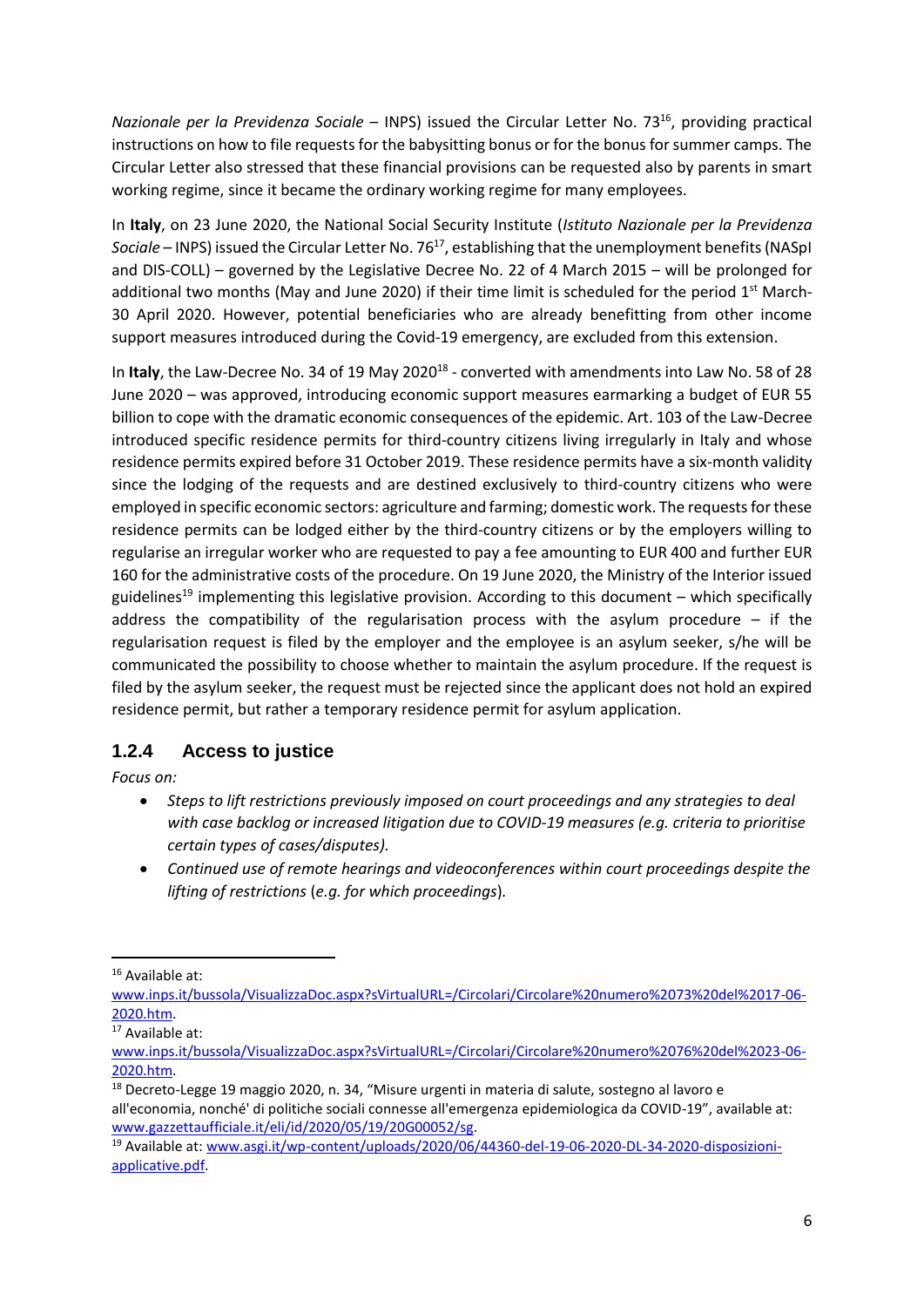In **Italy**, the Law-Decree No. 28 of 30 April 2020, converted with amendments into Law No. 70 of 25 June 2020<sup>20</sup>. According to the Law, the emergency phase will be considered concluded on 30 June and judicial proceedings will be ordinarily performed from  $1<sup>st</sup>$  July on. The possibility remains to conduct the hearings using remote-technology techniques in civil proceedings when only the presence of the legal representatives of the parties is envisaged. As for criminal proceedings, the use of videoconference techniques will not be allowed in the hearings concerning the final discussion of the case, and when witnesses, parties and technical counsellors are involved.

In **Italy**, the Law-Decree No. 34 of 19 May 2020<sup>21</sup> was approved, introducing economic support measures earmarking a budget of EUR 55 billion. As per the judicial system, Art. 255 earmarked EUR 75 million to reduce the length of pending judicial proceedings, increasing (in 2020-2021) the administrative judicial staff by 1,000 employees, with two-year fixed-term contracts. Art. 221 earmarks specific financial resources to purchase PCs and soft wares' licences at the disposal of the judicial administrative staff. Art. 256 earmarked annual EUR 10 million for the period 2021-2024 to the recruitment of 850 judicial assistants.

#### **1.2.5 Freedom of movement**

*Focus on:* 

**.** 

- *Steps to repen borders/lift restrictions on freedom of movement to and within the EU, including rules or restrictions applying to certain categories of people (e.g. citizens; 'essential workers'). Please mention what requirements are in place for various categories of people to enter country (e.g. negative COVID-19 test result and/or obligation to self-isolate etc).*
- *Changes to asylum application procedures (*e.*g. lifting of temporary suspensions or restrictions on procedures) or available statistics on numbers of asylum applications (e.g. being much lower than for same period in previous years due to travel restrictions).*

In Italy, the Law-Decree No. 33 of 16 May 2020<sup>22</sup>, the Decree of the President of the Italian Government of 17 May 2020<sup>23</sup> and the Decree of the President of the Italian Government of 11 June  $2020<sup>24</sup>$  was approved. According to the resulting legislative discipline, since 3 June displacements

<sup>&</sup>lt;sup>20</sup> Legge 25 giugno 2020, n. 70, "Conversione in legge, con modificazioni, del decreto-legge 30 aprile 2020, n. 28, recante misure urgenti per la funzionalità dei sistemi di intercettazioni di conversazioni e comunicazioni, ulteriori misure urgenti in materia di ordinamento penitenziario, nonché' disposizioni integrative e di coordinamento in materia di giustizia civile, amministrativa e contabile e misure urgenti per l'introduzione del sistema di allerta Covid-19", available at: [www.gazzettaufficiale.it/eli/id/2020/06/29/20G00088/sg.](http://www.gazzettaufficiale.it/eli/id/2020/06/29/20G00088/sg) 

<sup>21</sup> Decreto-Legge 19 maggio 2020, n. 34, "Misure urgenti in materia di salute, sostegno al lavoro e all'economia, nonche' di politiche sociali connesse all'emergenza epidemiologica da COVID-19", available at: [www.gazzettaufficiale.it/eli/id/2020/05/19/20G00052/sg.](http://www.gazzettaufficiale.it/eli/id/2020/05/19/20G00052/sg) 

<sup>&</sup>lt;sup>22</sup> Decreto-Legge 16 maggio 2020, n. 33, "Ulteriori misure urgenti per fronteggiare l'emergenza epidemiologica da COVID-19", available at: [www.gazzettaufficiale.it/eli/id/2020/05/16/20G00051/sg.](http://www.gazzettaufficiale.it/eli/id/2020/05/16/20G00051/sg) 

<sup>&</sup>lt;sup>23</sup> Decreto del Presidente del Consiglio dei Ministri 17 maggio 2020, "Disposizioni attuative del decreto-legge 25 marzo 2020, n. 19, recante misure urgenti per fronteggiare l'emergenza epidemiologica da COVID-19, e del decreto-legge 16 maggio 2020, n. 33, recante ulteriori misure urgenti per fronteggiare l'emergenza epidemiologica da COVID-19", available at: [www.gazzettaufficiale.it/eli/id/2020/05/17/20A02717/sg.](http://www.gazzettaufficiale.it/eli/id/2020/05/17/20A02717/sg)

<sup>&</sup>lt;sup>24</sup> Decreto del Presidente del Consiglio dei Ministri 11 giugno 2020, "Ulteriori disposizioni attuative del decretolegge 25 marzo 2020, n. 19, recante misure urgenti per fronteggiare l'emergenza epidemiologica da COVID-19,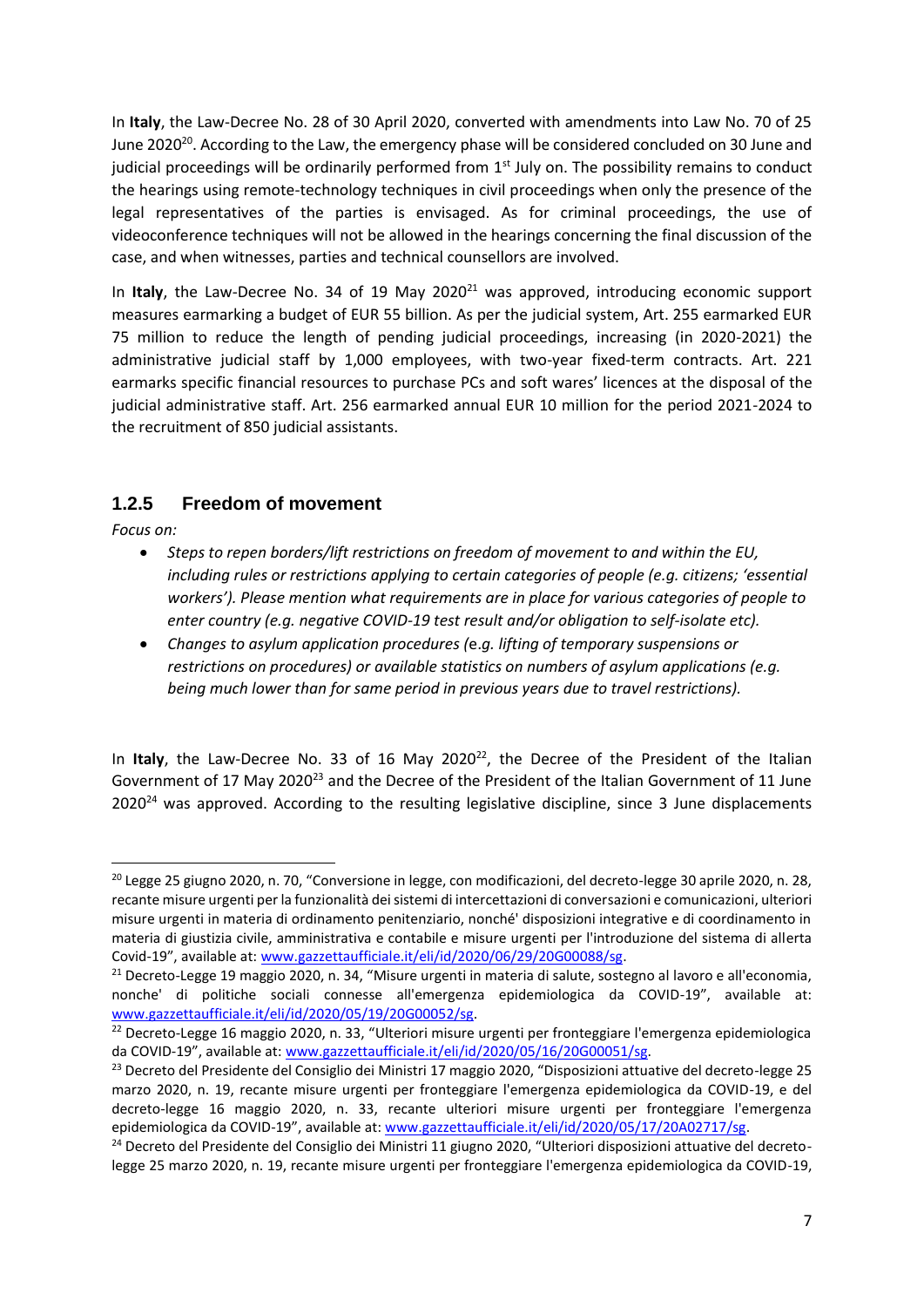from/to EU member States, the Schengen area, the UK, Andorra, the Principality of Monaco, the Republic of San Marino and the Vatican City are completely restored: people travelling from and to these areas are no longer subject to the 14-day isolation period, unless they have travelled in different countries in the 14 days previous to the entry into the Italian territory. Until 30 June, displacements from/to other countries are subject to the 14-day isolation period and to the obligation to communicate to the carrier and to the local healthcare departments the date of arrival and the place where the isolation period will be spent; moreover, the displacements to/from these countries must be based on solid grounds of urgency, work or health.

In Italy, on 30 June the Ministry of Public Health signed an Ordonnance<sup>25</sup> maintaining the compulsory 14-day isolation period for all passengers travelling to Italy from Countries not belonging to the Schengen Area, including the 14 Countries pointed out by the EU "green list" (Algeria, Australia, Canada, Georgia, Japan, Montenegro, Morocco, New Zealand, Rwanda, Serbia, South Korea, Thailand, Tunisia and Uruguay). As per the reasons allowing passengers from Extra-Schengen countries to travel to Italy, the Ordonnance lists the reasons already mentioned in other legislative provisions – namely, work, health, and absolute urgency – also adding study reasons. This measure will last until 14 July 2020.

### **1.3 Impact of measures on particular groups**

*Select the three most relevant groups from the following:* 

- *persons with disabilities,*
- *homeless people,*
- *older people,*

1

In **Italy**, on 17 June the National Health Institute (*Istituto Superiore di Sanità* – ISS) concluded its national survey – carried out in cooperation with the National Guarantor for the Rights of Persons Detained or Deprived of Liberty (*Garante nazionale dei diritti delle persone detenute o private della libertà personale*) – concerning the propagation of Covid-19 in Italian Assistance Medical Institutions (*Residenze Sanitarie Assistite* – RSA)<sup>26</sup>. The survey was aimed at monitoring the situation and adopting strategies to reinforce prevention programmes and principles. The final report was published $2^7$ . 1,356 RSAs participated in the survey (41.3% of the institutions that had been contacted): the data refers to the period 1 February 2020 – 30 April 2020. As for the main results of the survey, the average number of staff members for each RSA amounts to 2.5 doctors, 8.5 nurses and 31.7 social-health care providers. 11% of the RSAs reported that no doctors are available in the staff. As per the institutions' capacity, the number of available places was 74.8 for each RSA (ranging between 8 and 667 places). As of 1st February 2020, 97,521 elders were living in the considered RSAs with an average of 72 for each institution (range 7-632). As per the recorded deaths, 9,154 died during the considered period: 680 (7.4%) resulted positive to the Covid-19 test; 3,092 (33.8%) have shown symptoms but did not undergo the test. The peak of deaths was recorded in the period 16-31 March 2020. As per the

e del decreto-legge 16 maggio 2020, n. 33, recante ulteriori misure urgenti per fronteggiare l'emergenza epidemiologica da COVID-19", available at: [www.gazzettaufficiale.it/eli/id/2020/06/11/20A03194/sg.](http://www.gazzettaufficiale.it/eli/id/2020/06/11/20A03194/sg)

<sup>&</sup>lt;sup>25</sup> Information available at: http://www.trovanorme.salute.gov.it/norme/dettaglioAtto?id=74700.

<sup>&</sup>lt;sup>26</sup> Information on the "Survey nazionale sul contagio COVID-19 nelle strutture residenziali e sociosanitarie", is available at the Ministry of Health's website:

[www.salute.gov.it/portale/news/p3\\_2\\_1\\_1\\_1.jsp?lingua=italiano&menu=notizie&p=dalministero&id=4446.](http://www.salute.gov.it/portale/news/p3_2_1_1_1.jsp?lingua=italiano&menu=notizie&p=dalministero&id=4446) <sup>27</sup> The final report is available at: [www.iss.it/documents/20126/0/Report\\_surveyFinale+RSA.pdf/4b14b829-](http://www.iss.it/documents/20126/0/Report_surveyFinale+RSA.pdf/4b14b829-5a07-24e9-955a-4d4c9a7e4440?t=1592402115720) [5a07-24e9-955a-4d4c9a7e4440?t=1592402115720.](http://www.iss.it/documents/20126/0/Report_surveyFinale+RSA.pdf/4b14b829-5a07-24e9-955a-4d4c9a7e4440?t=1592402115720)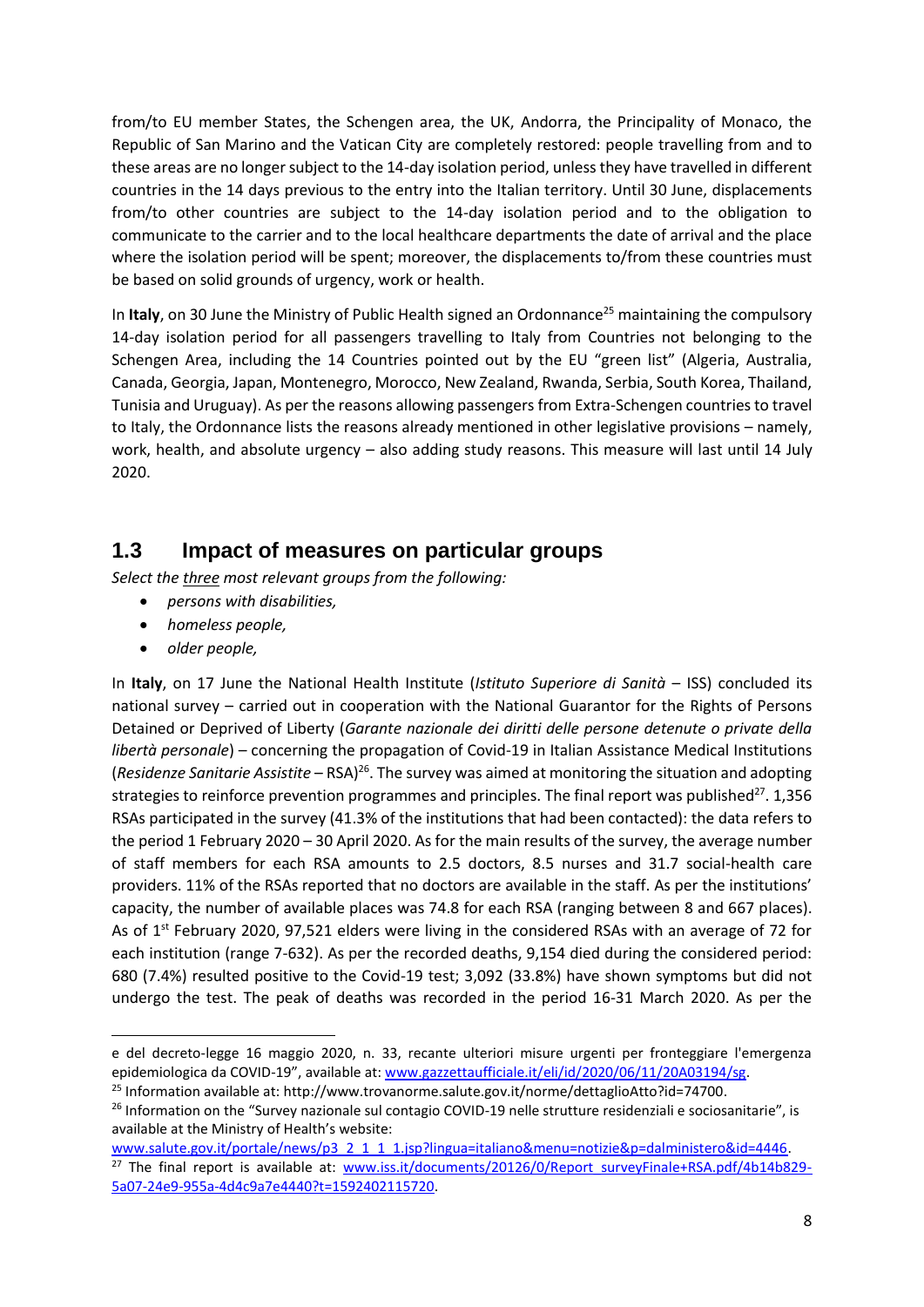difficulties the staff had to deal with, 972 respondents (77.2%) mentioned the lack of individual protection devices; 263 (20.9%) mentioned the lack of information provided by the authorities on the procedures and measures to limit the virus propagation. Moreover, 123 facilities (9.8%) also mentioned the insufficiency of medicines; 425 (33.8%) the shortage of staff; 157 (12.5%) the difficulties in transferring the patients with Covid-19 to ordinary hospitals. Eventually, 330 RSAs (26.2%) reported difficulties in isolating the patients with Covid-19; 282 the impossibility to carry out the testing of patients.

In Italy, on 15 June the National Health Institute (*Istituto Superiore di Sanità* – ISS) released a report<sup>28</sup> concerning the analysis of the socio-demographic features of Covid-19 victims in Italy. The report considers 30,000 deaths occurred before 4 May and more than 3,000 occurred after and until 9 June. The average age of the victims gradually increased during the period March-June 2020, from 79.8 (until 4 May 2020) to 82.5 (from 4 May to 9 June). The average age for female victims increased from 83.1 to 85.1; as per male victims, the average age increased from 77.6 to 79.1. The report also provides some possible explanations for this increase: the improvement of treatment techniques; a better organisation of medical facilities; the increase of the number of carried out Covid-19 tests.

In **Italy**, the National Guarantor for the Rights of Persons Detained or Deprived of Liberty (*Garante nazionale dei diritti delle persone detenute o private della libertà personale*) on 26 June presented before the Italian Parliament its annual report<sup>29</sup>. The report also focused on the situation in Italian Assistance Medical Institutions (*Residenze Sanitarie Assistite* – RSA). The Guarantor stressed some critical issues and mistakes in the management of the Covid-19 situation in these facilities which severely compromised the safety of the elders assisted in RSAs: the report specifically mentioned that local healthcare departments did not provide RSAs with doctors trained in the epidemic management and sufficient individual protection devices, considering that the RSAs' management was in charge to autonomously deal with the situation.

*women,*

In **Italy**, on 2 April 2020 - during the Covid-19 emergency - the Italian Equal Opportunity Department signed an urgent Decree<sup>30</sup> allowing to earmark the EUR 30 million for the Fund for Policies concerning Rights and Equal Opportunities that had not been distributed, yet, since the Regions and autonomous provinces had not adopted the programmes of interventions that are requested by the in-force legislation to obtain the resources of the Fund. The urgent provision also envisaged that the EUR 10 million that, according to the Decree of 4 December 2019, was destined to any other measure implementing the National Strategic Plan, must be destined to the activities and actions that local support-services (generally referred in Italian as *Centri Anti Violenza* – CAV) and shelters need to adopt to cope with the Covid-19 emergency. On the same day, the national network countering genderbased violence (Associazione Nazionale D.i.Re "Donne in Rete contro la violenza- D.i-Re") – a network of more than 80 local CAVs and shelters – issued a press release stressing that additional resources

<sup>&</sup>lt;sup>28</sup> The report is available at: [www.iss.it/documents/20126/0/Report\\_decessi\\_15Giugno.pdf/26f2518a-313c-](http://www.iss.it/documents/20126/0/Report_decessi_15Giugno.pdf/26f2518a-313c-3a9a-136d-fa1cbd79cae1?t=1592229814221)[3a9a-136d-fa1cbd79cae1?t=1592229814221.](http://www.iss.it/documents/20126/0/Report_decessi_15Giugno.pdf/26f2518a-313c-3a9a-136d-fa1cbd79cae1?t=1592229814221)

 $\overline{29}$  The report is available at:

[www.garantenazionaleprivatiliberta.it/gnpl/resources/cms/documents/be66d834b9ac9728d5010b11b1da479](http://www.garantenazionaleprivatiliberta.it/gnpl/resources/cms/documents/be66d834b9ac9728d5010b11b1da479b.pdf) [b.pdf](http://www.garantenazionaleprivatiliberta.it/gnpl/resources/cms/documents/be66d834b9ac9728d5010b11b1da479b.pdf) and

[www.garantenazionaleprivatiliberta.it/gnpl/resources/cms/documents/a5fa1a499fdaf9e241f537006675c158.](http://www.garantenazionaleprivatiliberta.it/gnpl/resources/cms/documents/a5fa1a499fdaf9e241f537006675c158.pdf) [pdf.](http://www.garantenazionaleprivatiliberta.it/gnpl/resources/cms/documents/a5fa1a499fdaf9e241f537006675c158.pdf)

<sup>&</sup>lt;sup>30</sup> Information available at the Department's website: [www.pariopportunita.gov.it/news/violenza-sulle-donne](http://www.pariopportunita.gov.it/news/violenza-sulle-donne-ministra-bonetti-sblocca-30-milioni/)[ministra-bonetti-sblocca-30-milioni/.](http://www.pariopportunita.gov.it/news/violenza-sulle-donne-ministra-bonetti-sblocca-30-milioni/)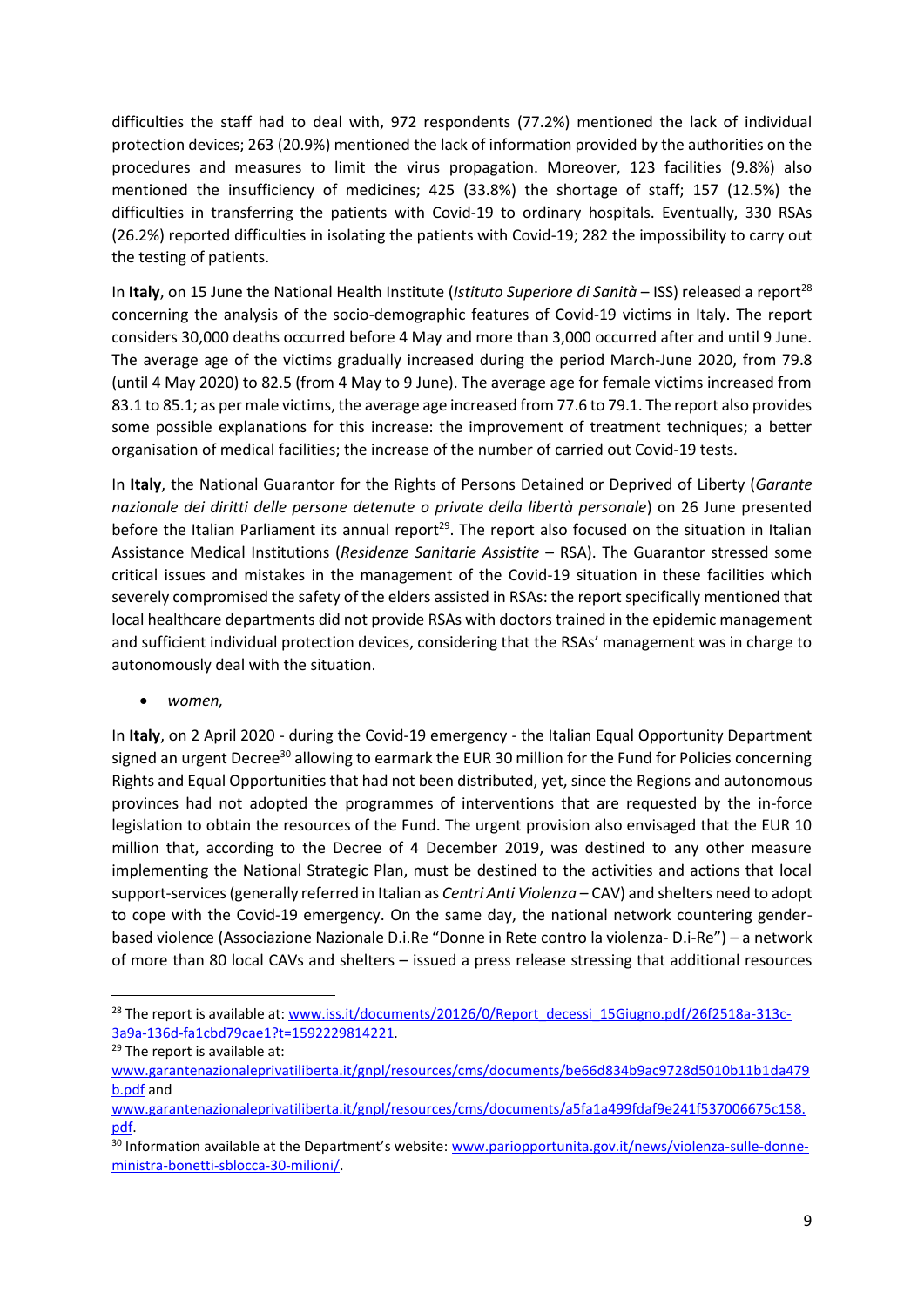are needed to cope with the upsurge of gender-based violence episodes occurred during the epidemic emergency: according to these organisations, the EUR 30 million are barely sufficient to finance the services' ordinary activities; whereas, the Covid-19 emergency entailed a more intense intervention request<sup>31</sup>. The application procedures have been simplified as much as possible in order to speed up the disbursement of resources. The applicants will have access to a maximum contribution that varies according to the type of structure, set at EUR 15,000 for the shelters and EUR 2,500 for CAV, to be used for interventions for the best management of COVID-19 emergency. Eligible expenses include, for example, those relating to the identification of housing solutions aimed at the isolation and quarantine of women who are victims of violence, the purchase of personal protective equipment and the sanitation of environments. Applications may be submitted until 31 July 2020 and sufficient resources have been allocated to accommodate all potential applications.

The establishment on 12 June 2020 of the newly Task Force "Women for a new Renaissance"<sup>32</sup> under the leadership of the Minister for Equal Opportunities and Family is also worth of mentioning: it has been composed of 12 women representing several sectors, convened on 15 April 2020 on streaming in order to draft ideas and proposal for the post-COVID -19 social, cultural and economic restart.

The Task Force was divided into thematic sub-groups to release a final Note, which is based on data and scientific evidence on the impact of the pandemic in different sectors and introduces a first series of proposal for actions and recommendations that will be integrated through the planning activities of the Department for Equal Opportunities. The main tasks of this Task Force have been to:

• produce analysis and scientific evidence relating to the impact of the COVID-19 outbreak on gender issues;

• formulate proposals to increase the percentage of women in all areas of work, to overcome barriers to advancement in career paths, especially in the fastest growing fields (STEM, computer computing, cloud computing, data and artificial intelligence, etc.), to contrast gender stereotypes that prevent women from reaching leadership positions and to build a more inclusive sustainable future for all;

• draw up a policy document with the definition of priorities and policies in operational terms to address the challenges for gender equality in all sector and to strengthen the presence and role of women in all the areas examined, with a focus on the social, cultural and economic revival of Italy after the epidemiological emergency from COVID-19.

It has formulated proposals to increase the percentage of women in every working sector, to overcome barriers that prevent the advancement of career paths, in particular in the fastest growing fields (STEM, computing, cloud computing, data and artificial intelligence), to address gender stereotypes that prevent women to participate in leadership positions, to enable new energies and opportunities for all.

In **Italy**, the National Institute for Statistics (*Istituto Nazionale di Statistica –* ISTAT) issued in May a report<sup>33</sup> providing data on the upsurge of domestic and gender-based violence during the Covid-19 emergency. The report is based on the analysis of the help requests received by the 1522 – the

<sup>&</sup>lt;sup>31</sup> The press release is available at the network's website: [www.direcontrolaviolenza.it/eravamo-state-chiare](http://www.direcontrolaviolenza.it/eravamo-state-chiare-per-lemergenza-covid-19-occorre-un-fondo-straordinario/)[per-lemergenza-covid-19-occorre-un-fondo-straordinario/.](http://www.direcontrolaviolenza.it/eravamo-state-chiare-per-lemergenza-covid-19-occorre-un-fondo-straordinario/)

 $32$  Donne per il nuovo Rinascimento, the founding document is available at: [www.pariopportunita.gov.it/news/donne-per-il-nuovo-rinascimento-pubblicato-il-documento-di-analisi-e](http://www.pariopportunita.gov.it/news/donne-per-il-nuovo-rinascimento-pubblicato-il-documento-di-analisi-e-proposta/)[proposta/.](http://www.pariopportunita.gov.it/news/donne-per-il-nuovo-rinascimento-pubblicato-il-documento-di-analisi-e-proposta/) 

<sup>33</sup> ISTAT (2020), "Violenza di genere al tempo del Covid-19: le chiamate al numero verde 1522", 13 May 2020, available at: www.istat.it/it/files//2020/05/Stat-today Chiamate-numero-antiviolenza.pdf.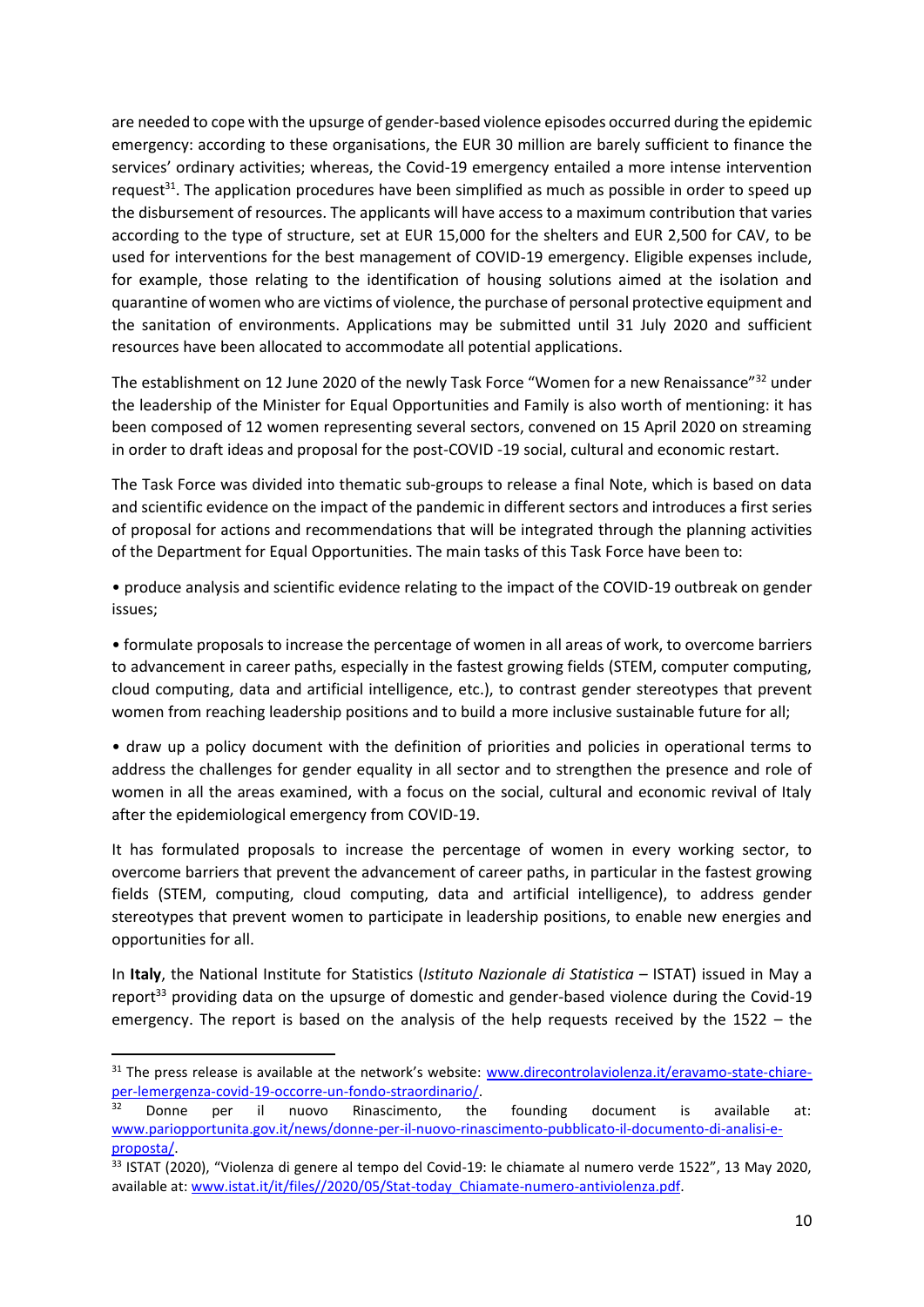national phone helpline – during the period 1 March – 16 April 2020. According to the report, 5,031 calls were registered by the helpline during this period, recording a 73% increase compared to the same period of 2019. Victims asking for help were 2,013 (+59%). The cases of domestic abuse reported to the police decreased by 43.6%; as per the cases of women murdered by their partners, these decreased by 83.3%: however, ISTAT stressed that making sense of this data would request a longer observation period. 60.6% of the calls were received between 9 a.m. and 5 p.m.; 17.5% were received during the night and early in the morning (this data is generally much lower). 45.3% of the victims reported being afraid for their safety and life; 72.8% decided not to report the violence to the police. 93.4% of the incidents occurred at home; 64.1% also concerned children witnessing the violence.

#### *Detainees (including measures on early release or alternatives to detention)*

In **Italy**, the National Guarantor for the Rights of Persons Detained or Deprived of Liberty (*Garante nazionale dei diritti delle persone detenute o private della libertà personale*) publishes a periodic bulletin, providing information on the situation in Italian detention facilities. In its most updated bulletin of 5 June 2020<sup>34</sup>, the decreasing trend in prison overcrowding is confirmed: as of 5 June, 52,520 people are detained; since 18 March, 3,489 prisoners have been placed on home detention; 642 people are in semi-liberty with extended prison leaves. There is also a decrease in the number of infections registered in Italian prisons, which records 74 cases among prisoners and 61 among prison officials.

In **Italy**, the National Guarantor for the Rights of Persons Detained or Deprived of Liberty (*Garante nazionale dei diritti delle persone detenute o private della libertà personale*) on 26 June presented before the Italian Parliament its annual report<sup>35</sup>. The report also focused on the situation of the Italian detention system during the Covid-19 emergency. According to the report, during the period 13 March 2020 – 20 May 2020, 2,404 detainees were transferred in home-custody without electronic bracelet; 975 with electronic bracelet: this was a result of the implementation of the Art. 123 of the Law-Decree No. 18/2020. During the same period, 561 detainees in semi-liberty regime obtained the possibility of the extension of their special leaves (Art. 124 of the Law-Decree No. 18/2020). The report also presented the situation in Residences for the Enforcement of Security Measures (*Residenze per l'esecuzione delle misure di sicurezza* – REMS) for offenders not liable for prosecution due to their mental disabilities : during the period  $1<sup>st</sup>$  February 2020 – 15 April 2020, the overall number of detainees in these facilities decreased from 623 to 609. 13 detainees were infected by the Covid-19: 10 of them recovered from the infection; 1 died because of the infection. 1,222 Covid-19 tests were conducted in these detention facilities.

1

<sup>&</sup>lt;sup>34</sup> Available in its English version at:

[www.garantenazionaleprivatiliberta.it/gnpl/resources/cms/documents/0710527a245fbccb5b3324a18cebde23](http://www.garantenazionaleprivatiliberta.it/gnpl/resources/cms/documents/0710527a245fbccb5b3324a18cebde23.pdf) [.pdf.](http://www.garantenazionaleprivatiliberta.it/gnpl/resources/cms/documents/0710527a245fbccb5b3324a18cebde23.pdf)

<sup>&</sup>lt;sup>35</sup> The report is available at:

[www.garantenazionaleprivatiliberta.it/gnpl/resources/cms/documents/a5fa1a499fdaf9e241f537006675c158.](http://www.garantenazionaleprivatiliberta.it/gnpl/resources/cms/documents/a5fa1a499fdaf9e241f537006675c158.pdf) [pdf](http://www.garantenazionaleprivatiliberta.it/gnpl/resources/cms/documents/a5fa1a499fdaf9e241f537006675c158.pdf) and

[www.garantenazionaleprivatiliberta.it/gnpl/resources/cms/documents/be66d834b9ac9728d5010b11b1da479](http://www.garantenazionaleprivatiliberta.it/gnpl/resources/cms/documents/be66d834b9ac9728d5010b11b1da479b.pdf) [b.pdf.](http://www.garantenazionaleprivatiliberta.it/gnpl/resources/cms/documents/be66d834b9ac9728d5010b11b1da479b.pdf)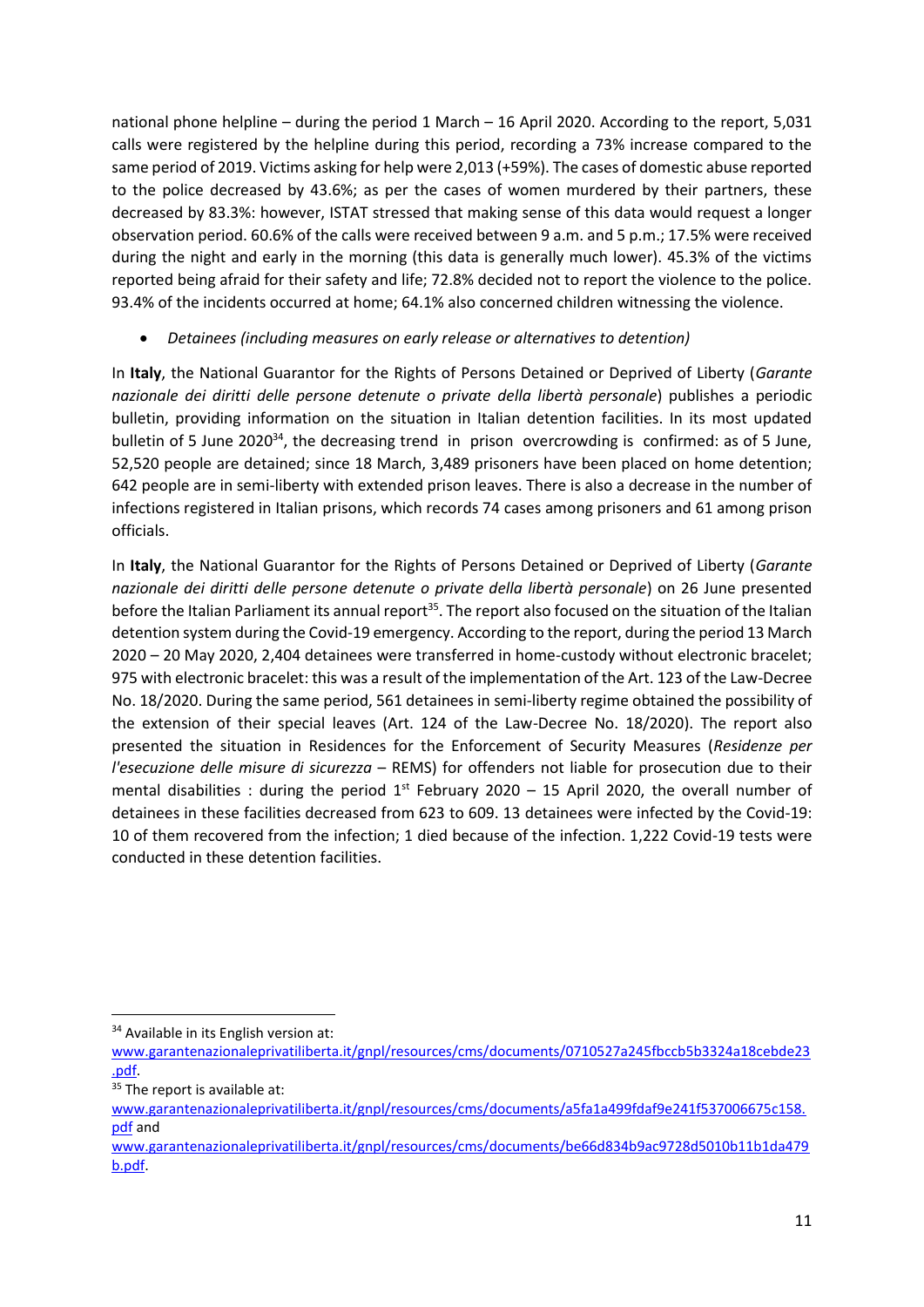# **2 Selected issues emerging during the COVID-19 crisis**

### **2.1 Xenophobic speech, acts of harassment and violent attacks**

 *In reference to Bulletin #1 where these issues were addressed, please report incidents of xenophobic speech, acts of harassment and violent attacks against specific minority groups on the grounds of race or ethnic origin during the reporting period and on any key developments since you last reported on this issue.*

In **Italy**, the Observatory for the Security against Discriminations of the Italian Police (*Osservatorio per la Sicurezza Contro gli Atti Discriminatori – OSCAD)* issued a press release in April 2020<sup>36</sup> focusing on the upsurge of racist episodes that might present some connection with the Covid-19 emergency: since the end of January 2020, 30 incidents of this kind were registered by Italian police authorities. Half of them concerns physical assaults accompanied by the use of derogatory language; the rest of the episodes concerns a wide range of conducts, including verbal assaults and hate speech on social media. The press release also stressed that some business owners refused to serve foreign clients of Chinese origins. Most of the victims were Chinese victims, but also citizens from Philippines and Japan.

# **2.2 Infringement of privacy and/or data protection rights**

 *In reference to Bulletin # 1 and Bulletin #2 where these issues were addressed, please describe instances of infringement of privacy and/or data protection rights related to the pandemic during the reporting period and on any key developments since you last reported on this issue.*

In Italy, on 1<sup>st</sup> June the national Data Protection Authority issued a Decision authorising the use of the contact-tracing app "Immuni"<sup>37</sup>. The functioning of this app is governed by Art. 6 of the Law-Decree No. 28 of 30 April 2020, converted with amendments into Law No. 70 of 25 June 2020<sup>38</sup>. According to this legislative provision, a contact-tracing platform is set up by the Ministry of Public Health, collecting data of users who voluntarily download the app. These are the principles governing the use of this system: the platform is entrusted to infrastructures located in the national territory and managed by public stakeholders; before using the app, the users must be provided clear information about the purpose of the app and on the treatment of their personal data; collected data cannot be used for any other purpose than those envisaged by the legislation and they must be aggregated and anonymised; the geo-localisation of the users is forbidden; the use of the app and of the platform will be interrupted as soon as the state of emergency will officially end, and in any case no later than 31 December 2020; collected data will consequently be erased and processed data will be definitively anonymised; the decision to not download the app will have no impact on the fundamental rights of the subjects. The app and the platform will be operative after the approval of a Ministerial Decree, after the prior authorisation of the national DPA which was issued on  $1<sup>st</sup>$  June. The DPA Decision nonetheless stressed some critical features of the system that must be addressed by Ministerial

 $\overline{\phantom{a}}$ 

<sup>36</sup> The press release is available at: [www.infiniterealta.it/covid-19-il-prefetto-franco-gabrielli-intervistato-da](http://www.infiniterealta.it/covid-19-il-prefetto-franco-gabrielli-intervistato-da-interpol-sullemergenza-mondiale/)[interpol-sullemergenza-mondiale/.](http://www.infiniterealta.it/covid-19-il-prefetto-franco-gabrielli-intervistato-da-interpol-sullemergenza-mondiale/)

<sup>37</sup> The decision is available at: [http://images.go.wolterskluwer.com/Web/WoltersKluwer/%7Bbcbf65c6-ffe2-](http://images.go.wolterskluwer.com/Web/WoltersKluwer/%7Bbcbf65c6-ffe2-4b95-8931-d4e42ac03ee7%7D_garante-privacy-provvedimento-1-giugno-2020.pdf) [4b95-8931-d4e42ac03ee7%7D\\_garante-privacy-provvedimento-1-giugno-2020.pdf.](http://images.go.wolterskluwer.com/Web/WoltersKluwer/%7Bbcbf65c6-ffe2-4b95-8931-d4e42ac03ee7%7D_garante-privacy-provvedimento-1-giugno-2020.pdf)

<sup>38</sup> Legge 25 giugno 2020, n. 70, "Conversione in legge, con modificazioni, del decreto-legge 30 aprile 2020, n. 28, recante misure urgenti per la funzionalità dei sistemi di intercettazioni di conversazioni e comunicazioni, ulteriori misure urgenti in materia di ordinamento penitenziario, nonché' disposizioni integrative e di coordinamento in materia di giustizia civile, amministrativa e contabile e misure urgenti per l'introduzione del sistema di allerta Covid-19", available at: [www.gazzettaufficiale.it/eli/id/2020/06/29/20G00088/sg.](http://www.gazzettaufficiale.it/eli/id/2020/06/29/20G00088/sg)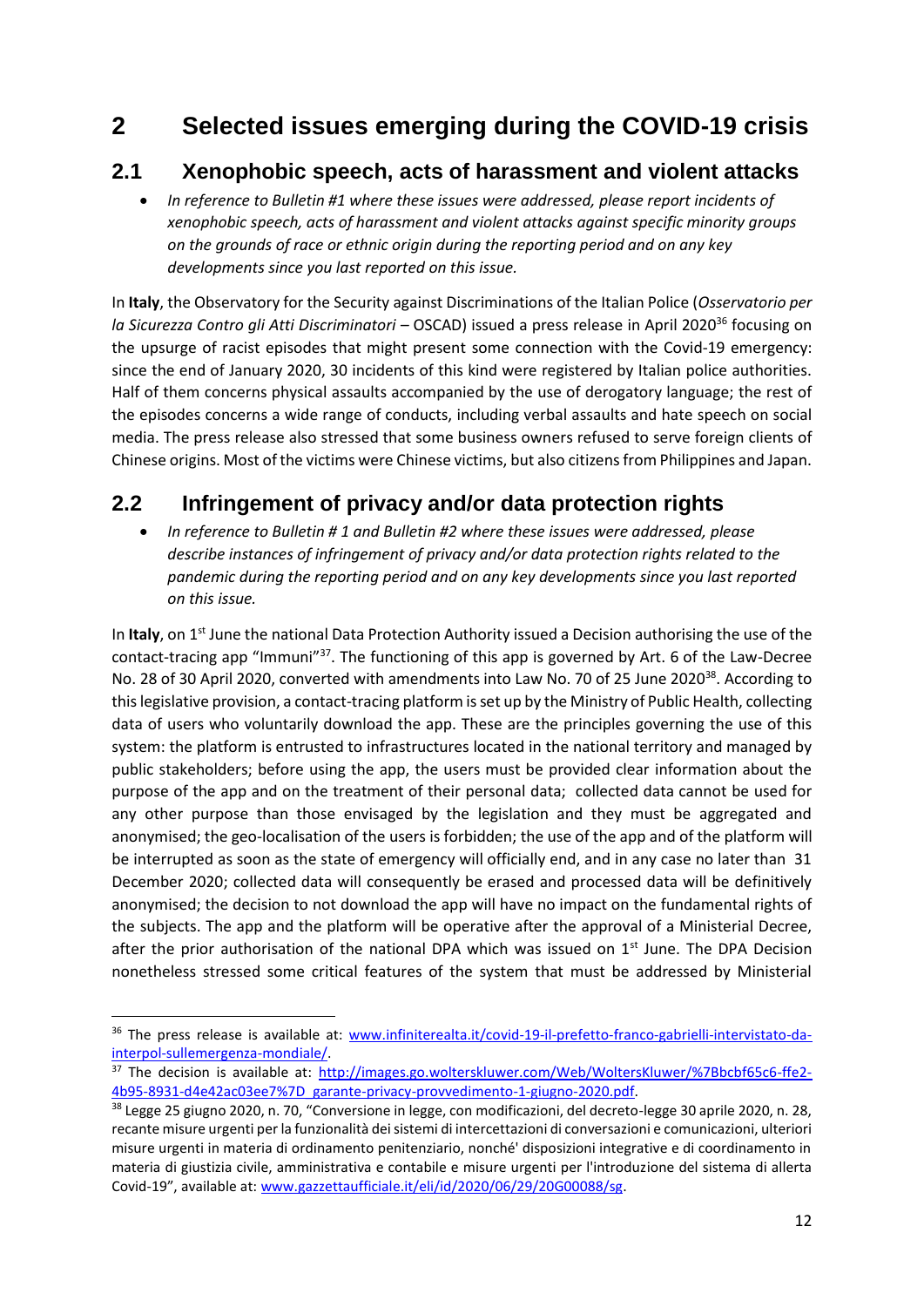authorities within 30 days. These include: the information on the algorithm elaboration criteria are not sufficiently clear and must be made available to the scientific community to assess their reliability (for instance, the use of Bluetooth could give raise to false-positive results); the possibility to temporarily turn-off the app must be ensured to respect the voluntarily use of this system in every stage; the collection of Analytics Operational Information cannot be considered anonymised data in territories with a low demographic intensity or low infection rate and this risk must be adequately communicated to the users; the information notice to the users must be transparent, also using icons and a user-friendly language, explaining – before the app activation, the purpose and modalities of data processing; users must also be informed that – in order to ensure anonymisation – some of the rights envisaged by the GDPR – such as the right to correction, portability and access – cannot be exerted, except for the right to object. Eventually, the DPA stressed that the role of the private companies that developed the app, as well as the role of Apple and Google, must be further clarified.

In **Italy**, the National Health Institute (*Istituto Superiore di Sanità* – ISS) and the National Institute for Statistics (*Istituto Nazionale di Statistica –* ISTAT) – in cooperation with the Italian Red Cross – launched on 25May 2020 a sample survey<sup>39</sup> aimed at assessing how many people in Italy have developed antibodies to the Covid-19 virus, using random serological tests. The sample involves 150,000 participants living in 2,000 Italian municipalities, distributed according to sex, professional activity and six age-slots. As per privacy issue, ISS and ISTAT issued a specific privacy notice<sup>40</sup>, stressing that all data will be anonymised, providing each participant with an ID number to obtain the result of the test. The relationship between the ID number and the identity of the participant will be at the disposal only of the research team involved in the survey and will be disclosed only to competent public authorities.

## **2.3 Spread of disinformation online**

 *In reference to Bulletin #1 where these issues were addressed, please describe measures taken to counter the spread of disinformation online, during the reporting period and on any key developments since you last reported on this issue.*

In Italy, the Ministry of Health created a specific section on its website<sup>41</sup> aimed at providing correct information – in the form of FAQs – concerning the epidemic and countering online disinformation. Some of the issues addressed by Ministerial authorities concern the consequences of vaccines, the virus transmission channels and alternative treatments for the infection.

In **Italy**, on 4 April the Department for Information and Publishing (*Dipartimento per l'Informazione e l'Editoria*) of the Italian Government set up a Monitoring Unit Countering Disinformation on Covid-19 on the Internet and in the Social Networks (*Unità di monitoraggio per il contrasto della diffusione di fake news relative al COVID-19 sul web e sui social network*) <sup>42</sup>. The Unit's mission was to analyse the sources and dissemination channels of fake news, involving citizens and social networks' users in reporting disinformation. The Unit also implemented specific awareness-raising actions through

<sup>42</sup> The Unit's operational programme is available at:

<sup>1</sup> <sup>39</sup> Information about the survey is available at:

[www.salute.gov.it/portale/news/p3\\_2\\_1\\_1\\_1.jsp?lingua=italiano&menu=notizie&p=dalministero&id=4805.](http://www.salute.gov.it/portale/news/p3_2_1_1_1.jsp?lingua=italiano&menu=notizie&p=dalministero&id=4805) <sup>40</sup> Available at: [www.salute.gov.it/imgs/C\\_17\\_campagneComunicazione\\_146\\_2\\_file.pdf.](http://www.salute.gov.it/imgs/C_17_campagneComunicazione_146_2_file.pdf)

<sup>&</sup>lt;sup>41</sup> This section is available at:

[www.salute.gov.it/portale/news/p3\\_2\\_1\\_1\\_1.jsp?lingua=italiano&menu=notizie&p=dalministero&id=4485](http://www.salute.gov.it/portale/news/p3_2_1_1_1.jsp?lingua=italiano&menu=notizie&p=dalministero&id=4485) and

[www.salute.gov.it/portale/nuovocoronavirus/dettaglioContenutiNuovoCoronavirus.jsp?lingua=italiano&id=53](http://www.salute.gov.it/portale/nuovocoronavirus/dettaglioContenutiNuovoCoronavirus.jsp?lingua=italiano&id=5387&area=nuovoCoronavirus&menu=vuoto) [87&area=nuovoCoronavirus&menu=vuoto.](http://www.salute.gov.it/portale/nuovocoronavirus/dettaglioContenutiNuovoCoronavirus.jsp?lingua=italiano&id=5387&area=nuovoCoronavirus&menu=vuoto) 

[https://informazioneeditoria.gov.it/media/3234/programmaoperativo.pdf.](https://informazioneeditoria.gov.it/media/3234/programmaoperativo.pdf)